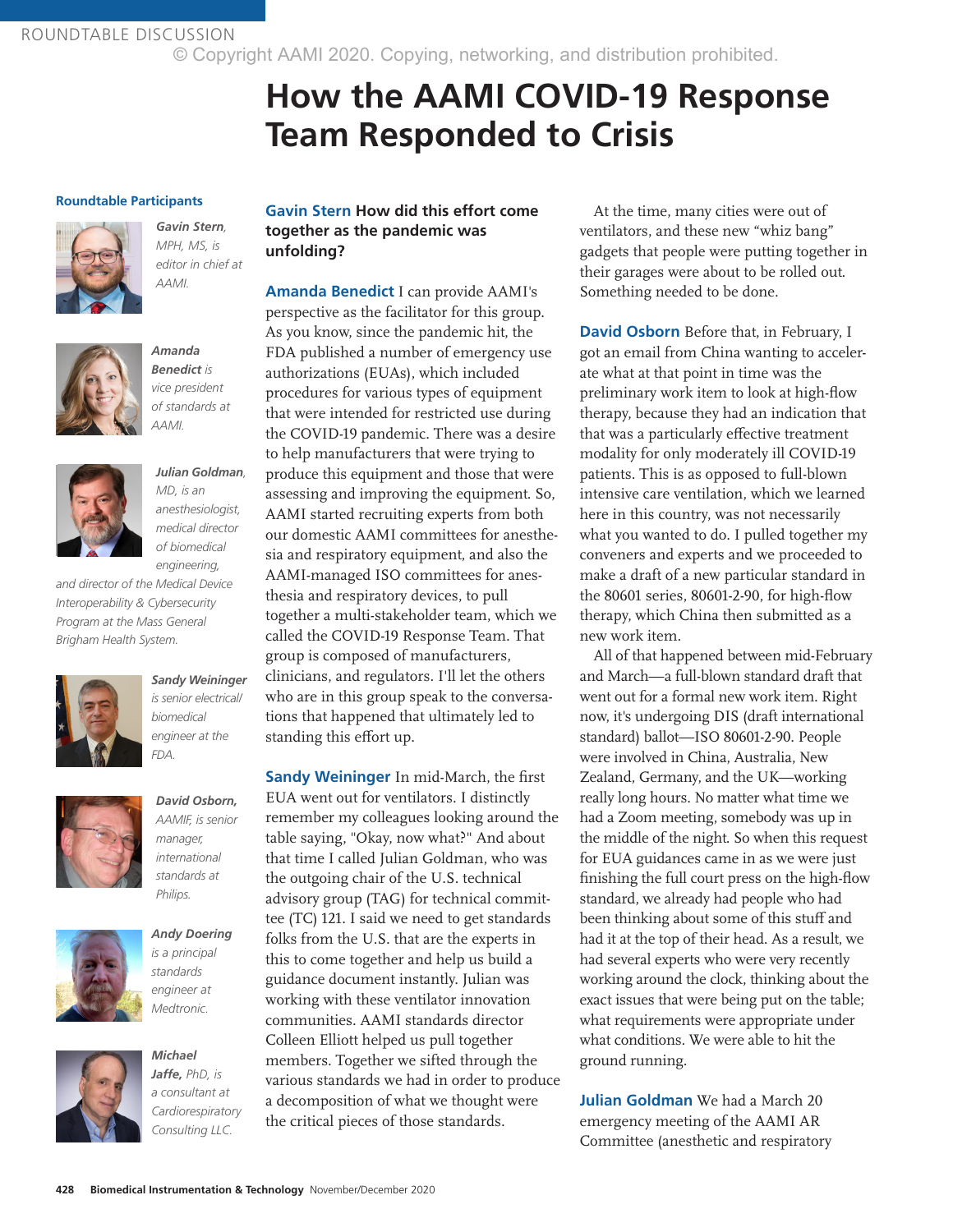### © Copyright AAMI 2020. Copying, networking, and distribution prohibited.

equipment), where I was a cochair until the end of March. We have anesthetic and respiratory experts, clinicians, hospitals, manufacturers. The idea was to bring the group together and say, "a lot of bad stuff is happening, we are a group of experts who represent a huge part of the healthcare sector, what can we do to help? Let's do whatever it takes."

And AAMI had the means—the willingness and the right venue—because in a standards environment, we are all permitted to share information, it's a protected environment in which we can collaborate in a manner that many can't do in other settings. We started our initial beat rate of weekly meetings, and the idea of the consensus report standards document was one element of our work plan.

Sandy brought up the need for standards to support FDA ventilation-related EUAs, and other FDA experts participated to provide input. Colleen, from AAMI, pointed out that, that there was a very fast vehicle for us to develop content and get it out under a consensus process—the consensus report (CR).

Ultimately, we're a group of experts who have been working together for a long time. For the public good, we saw that there was a need to pivot our focus, not on a specific standard or device, but deal with this whole respiratory equipment COVID issue. And we just did whatever it took to help answer questions and produce deliverables.

**Gavin Stern A big part of this team's effort has been this interface between the EUAs coming from the FDA and the CRs, which are a new kind of standards document. How was the CR process positioned to address this exact situation, this pandemic?**

**Julian Goldman** The number-one requirement was to produce guidance that was useful. It had to be completed very quickly and needed to be updateable quickly, because it wasn't going to be perfect the first time. We weren't following a typical standards development timeline, and we knew that COVID-19 was an emerging issue. And then the final requirement was that the CRs had

to be freely available and accessible to the world. The community using these standards was an atypical community. We had the maker community—people that don't know much about how to use standards. These were communities of all different kinds of very smart, but inexperienced, volunteers.

**Sandy Weininger** Let me add some color to that. We wanted to get these documents (CRs) out—to say that these are the kinds of requirements that should be included when making a product. For example, if they're picking a power supply, they should pick the ones with the low leakage current, not the high leakage current. We at the FDA very much wanted to see this kind of guidance out there as quickly as possible to lead people down the right path.

**Julian Goldman** With the maker community, we were letting the folks know that these CRs were under development while we were developing them, and that we were sharing the drafts. Their questions let us produce higher quality documents. It was night after night, meeting after meeting to crank this out. It was a massive team effort.

**Amanda Benedict** CRs are intended to provide a very concise and practical guidance on a really narrow topic. The emergency response CRs are useful for responding to areas where there's an immediate need for guidance. So, they're perfect for a public health emergency. One of the nice things about a CR is that it's not subject to the same formal approval and review process as a standard. It can start with an informal proposal that can come from a consensus body, or even just a group of stakeholders. The group conducts work virtually, and they set a lot of their own parameters as far as how much time they need for commenting and responding to the comments received on drafts. Work can be done very quickly to produce the document based on the appetite and the bandwidth of the group.

**David Osborn** We were iterating these things almost daily. We'd meet and then I frequently edited into the wee hours, so they would be in people's inboxes the next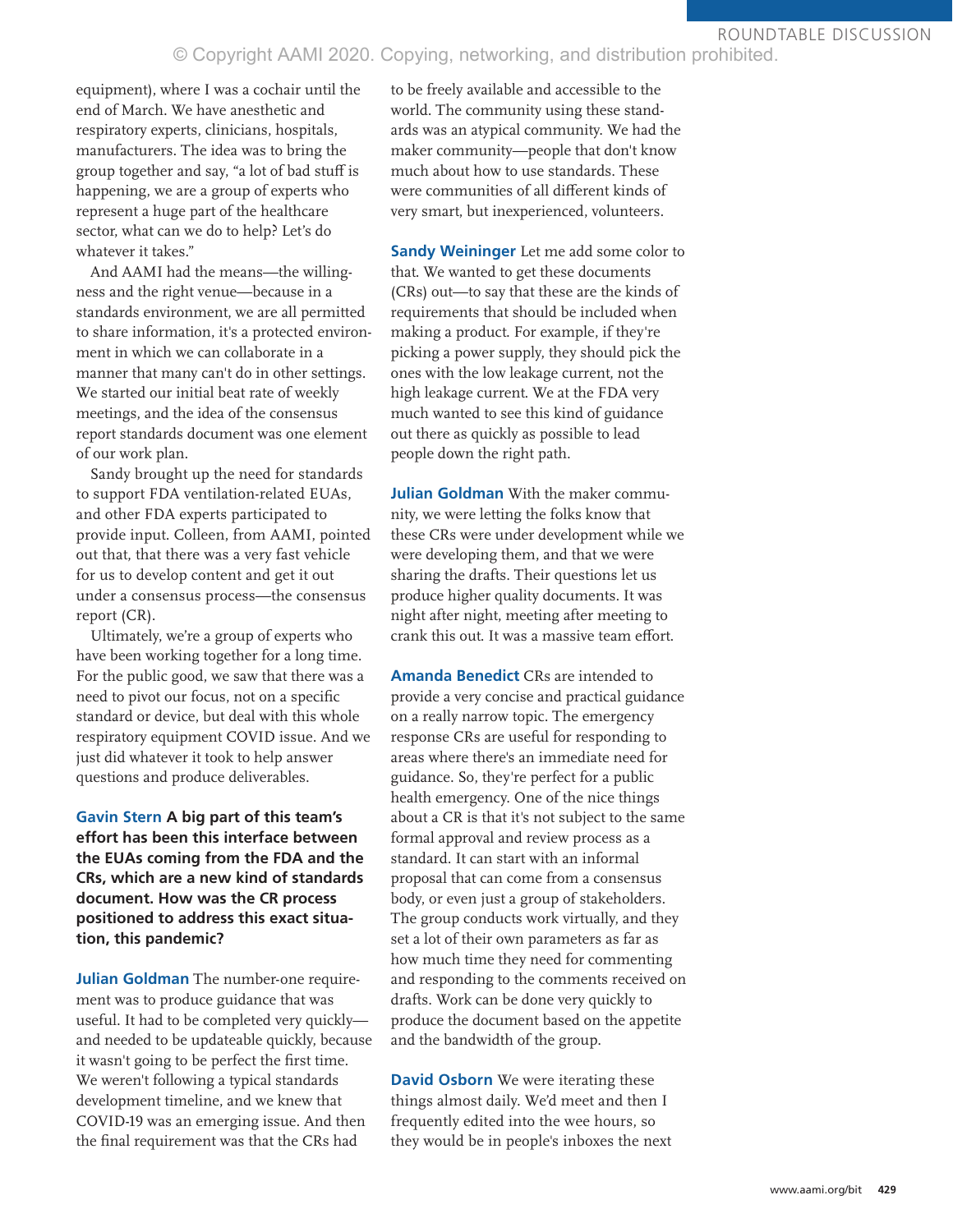ROUNDTABLE DISCUSSION © Copyright AAMI 2020. Copying, networking, and distribution prohibited.

> morning. That was a period when 80 hours a week was nowhere near enough time to do everything that was going on. It was pretty intense.

### **Gavin Stern Standards work is a volunteer activity. How did you all do it, especially in the middle of this pandemic?**

**Julian Goldman** We knew how important this was. I was reaching out to my own organization's experts and reaching out to other experts. All of us had many other touch points with the community. We were in touch with the Strategic National Stockpile deployment experts, and directly assessing and deploying ventilators. It's just the nature of our careers that we have a lot of other touch points, and it allowed us to share information, which just reinforced the need for what we were doing, the importance of it and our commitment to do whatever we could with the tools that we had.

**Andy Doering** My management at Medtronic encouraged me and others to participate.

**Gavin Stern What's the response been from people in the field, from regulators and even the international community?**

**Sandy Weininger** Regulators are thrilled because it establishes a relative consensus or safety floor for these devices.

**David Osborn** The users of these documents by and large were designers, not from the healthcare industry, but from other places who were trying to fulfill what they perceived to be a public need. It was for the better good, but they had no knowledge base to start with. Our goal was to try to boil down to the critical things, the critical gotchas where one would make the mistake.

No one expected these emergency devices to be as good as a real critical care ventilator or ventilatory support system that has had years of development and testing. On the other hand, if your option is a patient dying because they can't breathe adequately, or

can't be oxygenated adequately, something in between is the right thing to have. As Andy said, my management didn't even blink. You get the work done.

**Julian Goldman** We received many interesting questions from the FDA, as Sandy's colleagues would join the calls or writing teams and ask specific questions. That was wonderful, because that produced a better-quality document by getting critical feedback immediately.

As Dave said, disseminating this to the non-medical device manufacturers that were jumping in, who didn't know what was safe, needed, or important, and what requirements could not be compromised. There was nowhere else they could get the information. We had endless phone calls with these groups of energetic engineers who never built a medical device and were trying to make something happen in few weeks.

**David Osborn** And it wasn't just the United States. My name shows up as a committee manager for all things respiratory at ISO, and I was approached from South America, Portugal, Scandinavia, etc. We saw similar efforts for emergency use outlines in several other countries. It wasn't just the U.S. that was seeing the pressure to do things more flexibly.

**Sandy Weininger** We were also talking about emergency use resuscitator systems. One was taking an Ambu bag (user-powered manual ventilator) and basically building a robot around it, to squeeze it a few times. That is conceptually different than a "classic" ventilator. Colleen was awesome in routing questions. It was a team effort—whoever could answer the questions answered. We're not so much in a pickle anymore where we need devices like tomorrow or the next day, and our safety standards are evolving. And so too must the CRs. The process is still alive.

**Gavin Stern As you were helping companies from all over the world, what were some of the pitfalls that you would see? How you would help them?**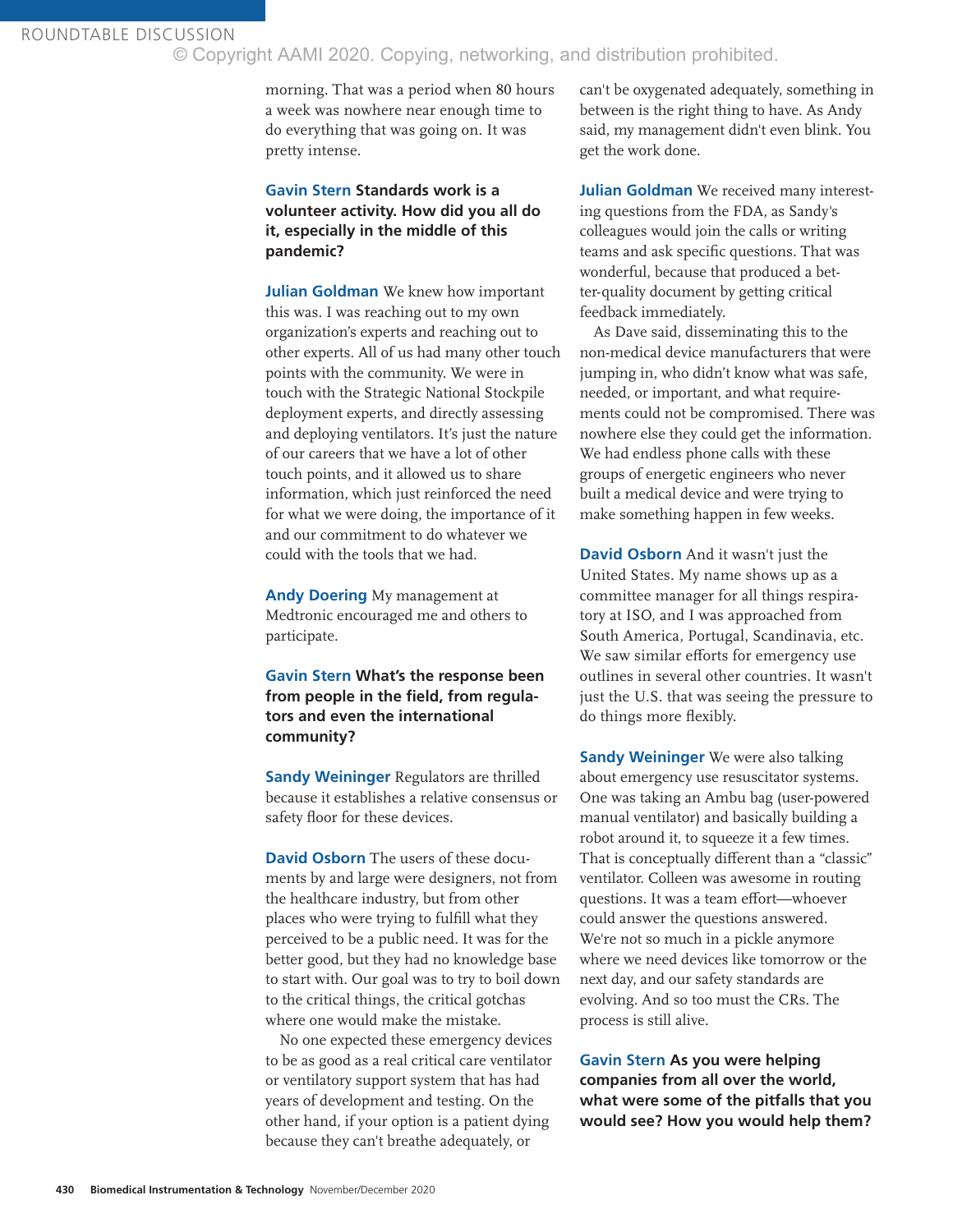### ROUNDTABLE DISCUSSION

# © Copyright AAMI 2020. Copying, networking, and distribution prohibited.

**Sandy Weininger** One of the first ones you might think of is, it's relatively easy to build a bag squeezer, if we want to just talk about the emergency use resuscitator systems. It's another animal altogether to start adding flow or pressure monitoring and alarm systems to those devices, to put them through the complete suite of testing, and make sure they're going to last for more than a day. You have to make sure you're not going to get your fingers, hair, or clothing trapped in them or accidentally pull the electrical cord or patient connecting systems out. Those are some of the more obvious things.

**David Osborn** And of course the Ambu bags themselves are unlikely to be rated for even 24 hours of operation, which is another whole other kettle of fish.

**Julian Goldman** Overall, we helped by having information readily available to the interested manufacturers and provided an understanding upfront of what was expected. Because they didn't know these things. In fact, they hadn't necessarily thought of them yet because many of the issues were new.

**Sandy Weininger** There was a very high degree of uncertainty as to what the clinical requirements were, because we really didn't know how to treat COVID and didn't know the use environment. Were these going to a field hospital, to rooms erected in a convention center, an old hospital that was opened back up, a hotel room, or a gymnasium floor? All those are different use environments where different safety concerns come in.

**Julian Goldman** We had to warn some of these folks that there were some scenarios that were much more hazardous than they appreciated. The clinical hazards were particularly challenging. They didn't know they looked at something that would squeeze an Ambu bag and they thought, "how hard could this be?" Well, it could be really hard, because there are a lot of things that can go wrong, such as a disconnection that prevents ventilation of the patient, or an overpressure state, among other things. There were some folks who thought that someone will be able

to just stand at the bedside and stare at the device to monitor if anything goes wrong.

Facilities were overflowing with patients. We knew how tired clinicians were. Not only is it hard to be vigilant when you're sleep deprived to begin with, but now you're in an environment where you can't hear or see well because you're wearing PPE. That makes it even harder to detect the subtle malfunction of a device.

These insights are things we had to convey upfront, to ensure that unsafe devices weren't produced unintentionally.

**Sandy Weininger** There was shortage of clinicians. So, you didn't want to tie up a clinician to have to sit there and watch the box all day long. I mean, that really doesn't help.

**Michael Jaffe** This effort spawned another one, a modeling effort for considering the potential use of unsafe devices, such as the impact of using one ventilator on multiple patients. It was separate from the standards work.

**Julian Goldman** We reached out to a community of experts who knew how to model gas flow in breathing circuits and ventilators because we had to address the popularized scenario of ventilating multiple patients with one ventilator. That was a whole other effort that went on and produced good results to reveal just how challenging that scenario is. And those results were reported back to the Response Team.

**Gavin Stern There is concern that the pandemic will take off again in the winter. Based on the lessons learned in the year, what does this next phase of the pandemic look like for this team?**

**Sandy Weininger** As our needs and as the use environment evolve, and as what we learn about COVID evolves, I am hoping that the CRs can be kept up to date. For example, we were pretty responsive in coming out with the ventilatory assistance helmet CR, because word came from around the world that people were using these types of helmets, and again, we had the experts and pulled it together. That one was a bit more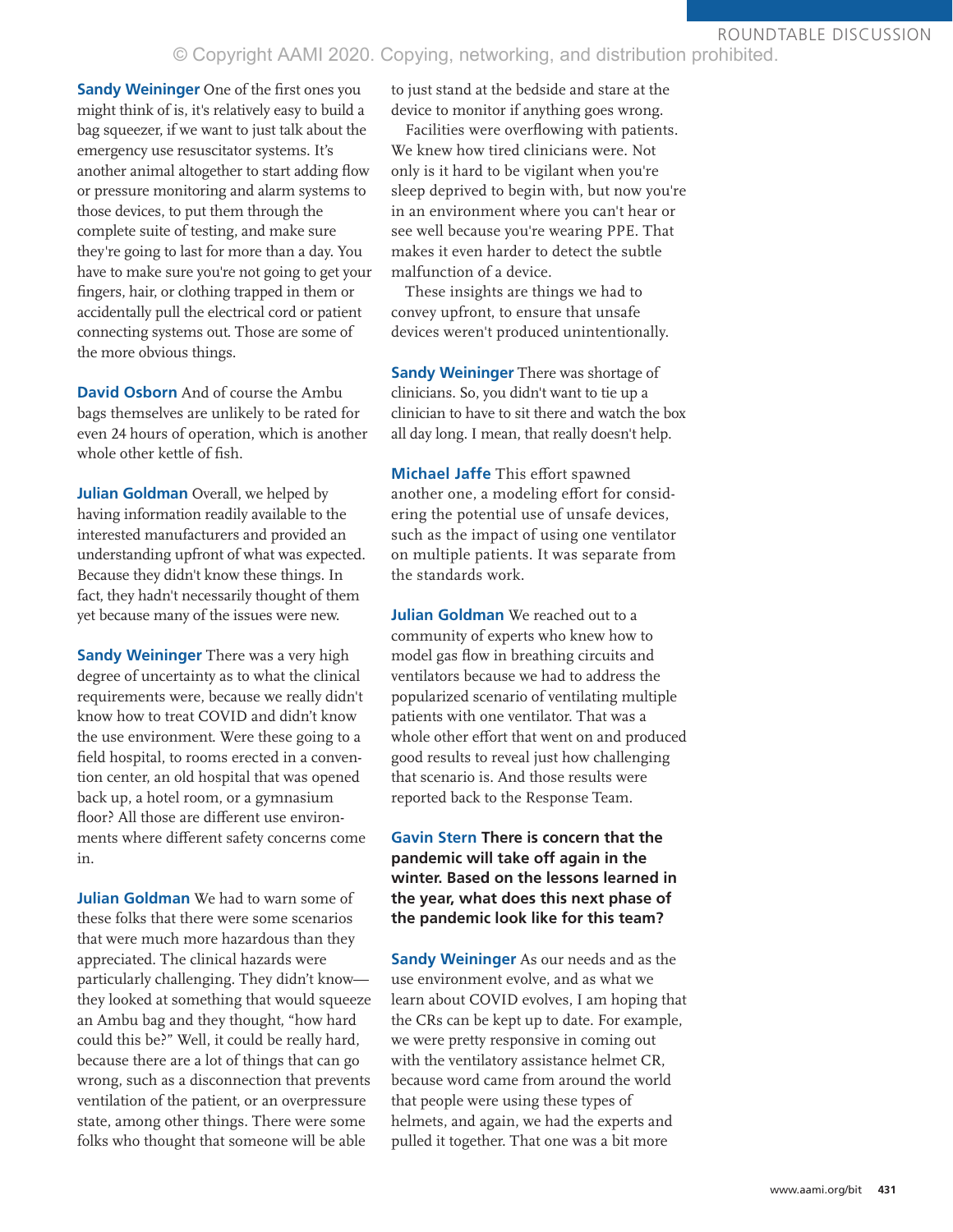ROUNDTABLE DISCUSSION © Copyright AAMI 2020. Copying, networking, and distribution prohibited.

> challenging because that was crafting a committee report from whole cloth—there was no existing base of standards requirements for the helmets. The next one that came out was remote control, following on the FDA's immediately-in-effect guidance for remote control.

> **Sandy Weininger** For that effort, Julian and I met with other AAMI committees to address those needs and requirements. So, as we perceived a need, we were able to pull the relevant expertise and build these CRs that were needed.

**Michael Jaffe** And the remote control guidance required basically looking well beyond the medical device arena for requirements, which we folded into the document.

**Julian Goldman** That's a great point. It's a forward-looking document, and I think it's particularly interesting because it shows the relationship of work that is being done very quickly within the AAMI COVID-19 Response Team to address COVID needs in the near term, and also lays a foundation for a more complete remote control standard for the longer term. The foundation extends beyond standards. I believe industry, the FDA, and innovators have recognized that we should be taking advantage of the opportunity that COVID has provided to accelerate innovation and advance the state of medical technology (for example, through EUAs).

**Gavin Stern How will the rapid work that you've done so far inform standards over the long term? Has the world of standards changed forever?**

**Sandy Weininger** When you think of most CRs now, they instantly respond to issues instead of taking the two to four years to develop consensus standards.

**Michael Jaffe** People interacting with platforms such as Zoom has become much more widespread and accepted in the standards world. But what we found is checkered. It takes more meeting hours to get to the same result, because you have to

break it into pieces. It's really hard to do more than three hours in a Zoom or Teams session when doing standards work.

**David Osborn** In my respiratory committee, I've got 19 to 21 time zones routinely represented. So, if we're going to have meetings, somebody has to be up in the middle of the night. We try to move it around to be fair. I never thought I would end up saying that the jet lag is easier! It is very tiring to sit in front of Zoom sessions all day long. They are harder on you mentally.

One of the reasons it's been as effective as it has been is that the people who have been involved all have had 10 plus years of working with one another face to face. For a new person joining a group right now, not having met any of the people, not having social interaction to get to know them—it's going to be really hard. Although it's worked for a year, I don't see it as sustainable that way forever.

**Julian Goldman** We're all friends and we all respect each other, even when we disagree or are cranky. We think there's usually a reason we're disagreeing. The end result—the work product—is better when it represents our different perspectives.

**Sandy Weininger** It shouldn't be underestimated or undervalued, the depths of experience and institutional knowledge that our standards committees have. It's very easy to think that standards developers are plug and play, that when one retires we could let them go. That's not the case. I think a large part of the reason we were successful is because we had a diverse set of expertise from a domain perspective as well as standards craftsmanship, that we were able to very rapidly hone in on what needed to get done.

**Gavin Stern There's a saying that "luck is the residue of hard work." The fact that you all had everything ready to go, someone's expertise and your relationships really made things fine-tuned for when something massive like this did present itself.**